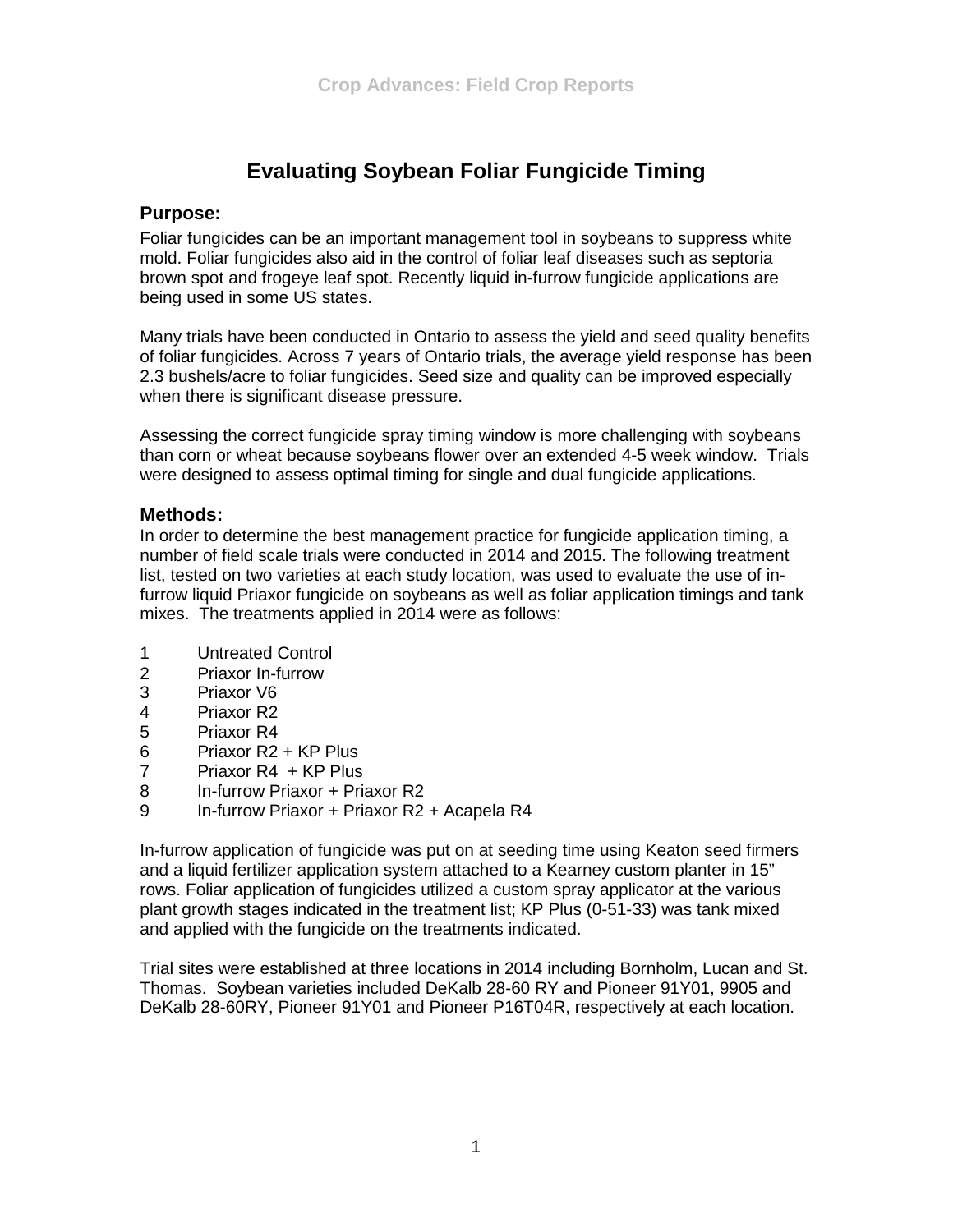In 2015 only a single location at Bornholm was conducted with two varieties. The treatment list was:

- 1 UTC
- 2 Priaxor In-furrow<br>3 Priaxor V6
- 3 Priaxor V6<br>4 Priaxor R2
- 4 Priaxor R2<br>5 Priaxor R4
- 5 Priaxor R4<br>6 Priaxor R2
- 6 Priaxor R2 + KP Plus<br>7 Priaxor R4 + KP Plus
- Priaxor R4 + KP Plus
- 8 Stratego Pro R2
- 9 Allegro R2<br>10 Acapela R2
- Acapela R2
- 11 Allegro R2 + Acapela R3
- 12 Priaxor R2 + Acapela R3

All treatments were replicated 3 times.

## **Results:**

The 2014 growing season proved to be a challenging one. Wet conditions were typical in most areas of Ontario and persisted throughout the growing season. The temperature was slightly below average; however, the conditions were favourable for disease incidence in soybean fields. White mould was present at both the St. Thomas and Bornholm sites, but was not observed at the Lucan location.



**Image 1. Example of white mold observed on plants in field trials sites.**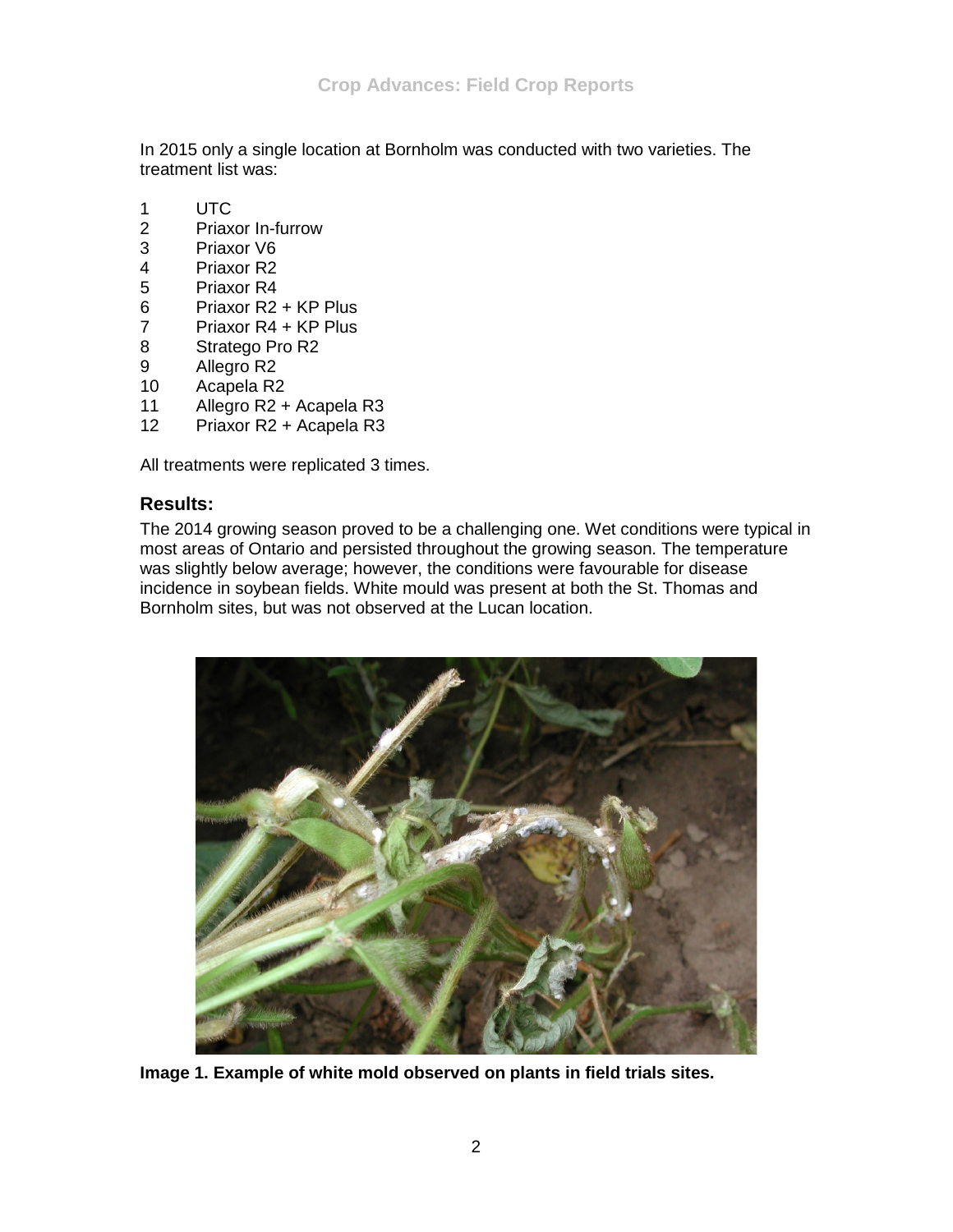| <b>Treatment and Application Timing</b> |                                                                                           | Yield (bu/ac)* |     |  |  |
|-----------------------------------------|-------------------------------------------------------------------------------------------|----------------|-----|--|--|
| 1                                       | <b>Untreated Control</b>                                                                  | 49.1           | de  |  |  |
| 2                                       | Priaxor In-furrow                                                                         | 48.6           | de  |  |  |
| 3                                       | Priaxor V6                                                                                | 47.8           | e   |  |  |
| 4                                       | Priaxor R <sub>2</sub>                                                                    | 50.9           | bc  |  |  |
| 5                                       | Priaxor R4                                                                                | 50.9           | bc  |  |  |
| 6                                       | Priaxor R2 + KP Plus                                                                      | 49.4           | cde |  |  |
| 7                                       | Priaxor R4 + KP Plus                                                                      | 51.8           | bc  |  |  |
| 8                                       | In-furrow Priaxor + Priaxor R2                                                            | 49.5           | cd  |  |  |
| 9                                       | In-furrow Priaxor + Priaxor R2 + Acapela R4                                               | 54.3           | a   |  |  |
|                                         | yields followed by the same letter(s) are not significantly different<br>from each other. |                |     |  |  |

**Table 1. Average Soybean Yield Response to Fungicide Application in 2014 (All Sites and Varieties)**

Table 1 shows a positive yield response of about 1.8 bu/ac was observed when Priaxor was applied at the R2 or R4 soybean growth stage. There was no statistical yield advantage to adding the KP Plus foliar fertilizer although there was a small numerical advantage at the R4 growth stage. These results concur with previous research completed in Ontario that showed about a 2 bu/ac average yield gain when applying one application of foliar fungicides.

The greatest yield response was observed in the most intensive treatment, which included an in-furrow and foliar R2 application of Priaxor, with an additional foliar application of Acapela at the R4 growth stage. The average yield increase with this treatment observed across all sites and varieties was 5.2 bu/ac. The in-furrow portion of the treatment likely did not have an impact on the yield since that treatment by itself (treatment #2) did not change yields.

There was no statistical change in yield when the fungicide was applied solely in-furrow, or at the V6 growth stage.

## **Summary:**

- 1. Positive yield responses were observed when fungicides were applied at the R2 and R4 growth stages in 2014. The yield responses on average were about the same at 1.8 bu/ac.
- 2. There was no yield advantage observed when fungicides were applied very early, either in-furrow at the time of planting, or at the V6 growth stages. This indicates that applying foliar fungicides in combination with herbicides is not beneficial.
- 3. Tank mixing fungicides with foliar fertilizer did not improve yield in this study.
- 4. Yields response varied based on location, with St. Thomas and Bornholm locations having much higher response than the Lucan location in 2014. This is